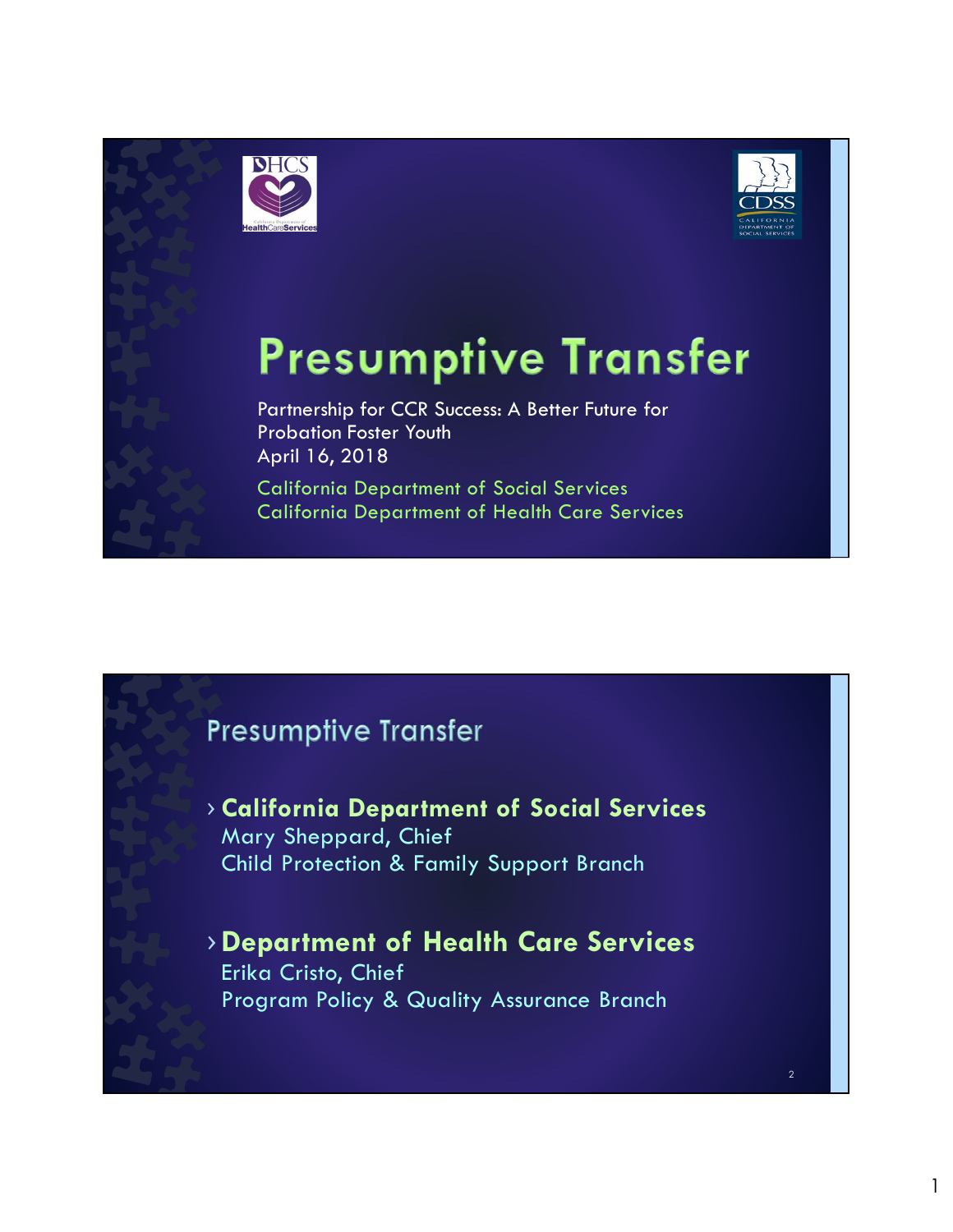## › Key Terms and Definitions Presumptive Transfer-Reference<br>
(Sey Terms and Definitions<br>
– County of Jurisdiction – county in which a child or youth was<br>
– County of Residence – county in which a child or youth resides<br>
– Placing agency – County child removed from the care of their parent Presumptive Transfer-Reference<br>
(ey Terms and Definitions<br>
- County of Jurisdiction – county in which a child or youth was<br>
removed from the care of their parent<br>
- County of Residence – county in which a child or youth re agency responsible for the care and placement of a child or youth Presumptive Transfer-Reference<br>
(ey Terms and Definitions<br>
- County of Jurisdiction – county in which a child or youth was<br>
removed from the care of their parent<br>
- County of Residence – county in which a child or youth re Pressumptive Transfer-Reference<br>
Key Terms and Definitions<br>
- County of Jurisdiction – county in which a child or youth was<br>
removed from the care of their parent<br>
- County of Residence – county in which a child or youth r health services provided to Medi-Cal beneficiaries Presumptive Transfer-Reference<br>
(ey Terms and Definitions<br>
- County of Jurisdiction – county in which a child or youth was<br>
removed from the care of their parent<br>
- County of Residence – county in which a child or youth re pay for SMHS for a child or youth in foster care transfers from the county of jurisdiction to the county of residence  $3 \qquad \qquad$

## **Presumptive Transfer**

Why Presumptive Transfer?

How does presumptive transfer happen?

The starting point is the placement decision…..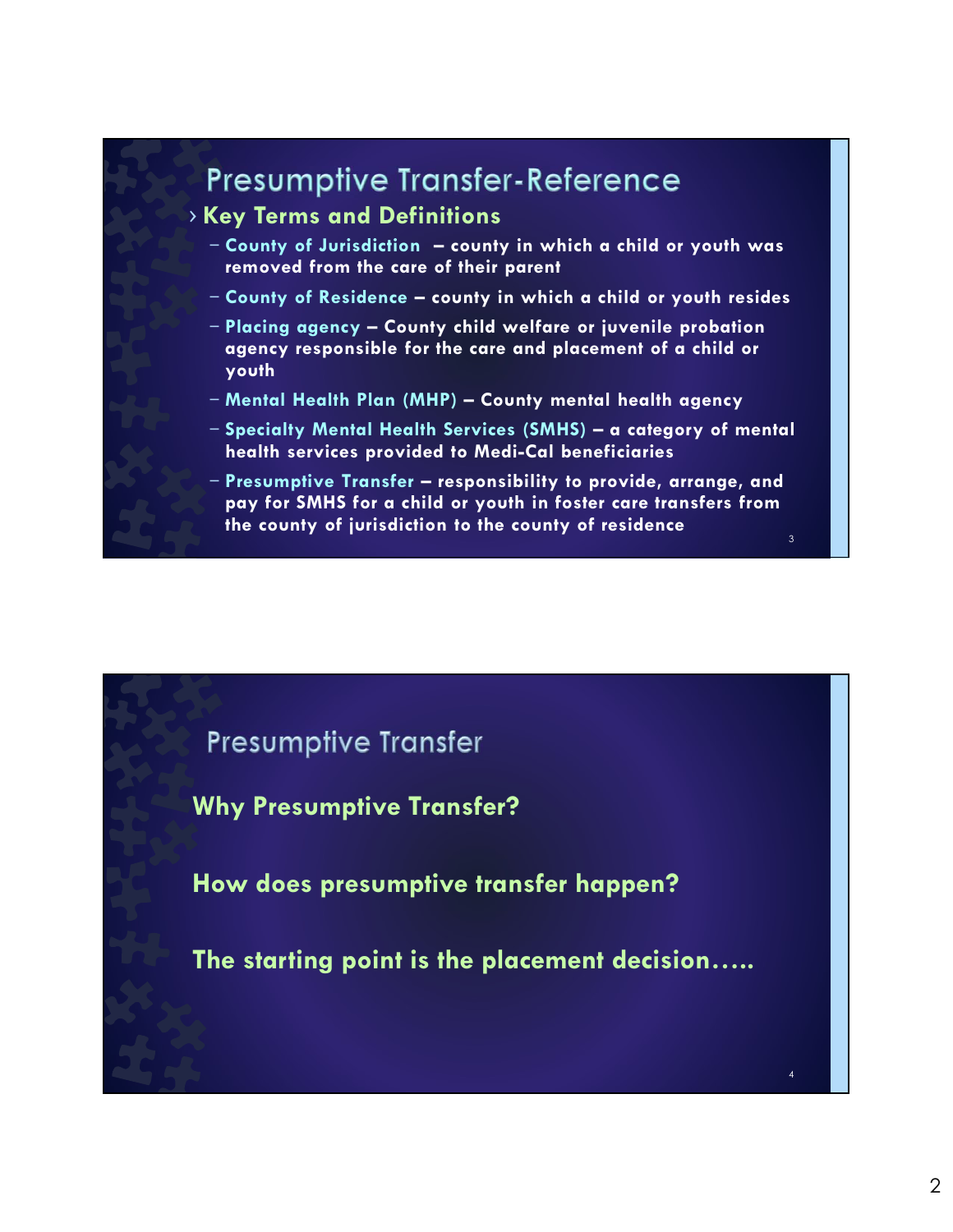- › Placement decisions should always be made in consultation with the child and family team (CFT).
	- The CFT process is a strategy intended to help children & families develop and maintain respectful, trusting relationships that, over time, can lead to greater stability.

## **Presumptive Transfer**

## Role of the CFT in Presumptive Transfer

› The CFT process can be leveraged to facilitate meeting notification requirements associated with out of county placements, as well as presumptive transfer.

6

 $\sim$  5  $\sim$  5  $\sim$  5  $\sim$  5  $\sim$  5  $\sim$  5  $\sim$  5  $\sim$  5  $\sim$  5  $\sim$  5  $\sim$  5  $\sim$  5  $\sim$  5  $\sim$  5  $\sim$  5  $\sim$  5  $\sim$  5  $\sim$  5  $\sim$  5  $\sim$  5  $\sim$  5  $\sim$  5  $\sim$  5  $\sim$  5  $\sim$  5  $\sim$  5  $\sim$  5  $\sim$  5  $\sim$  5  $\sim$  5  $\sim$  5  $\sim$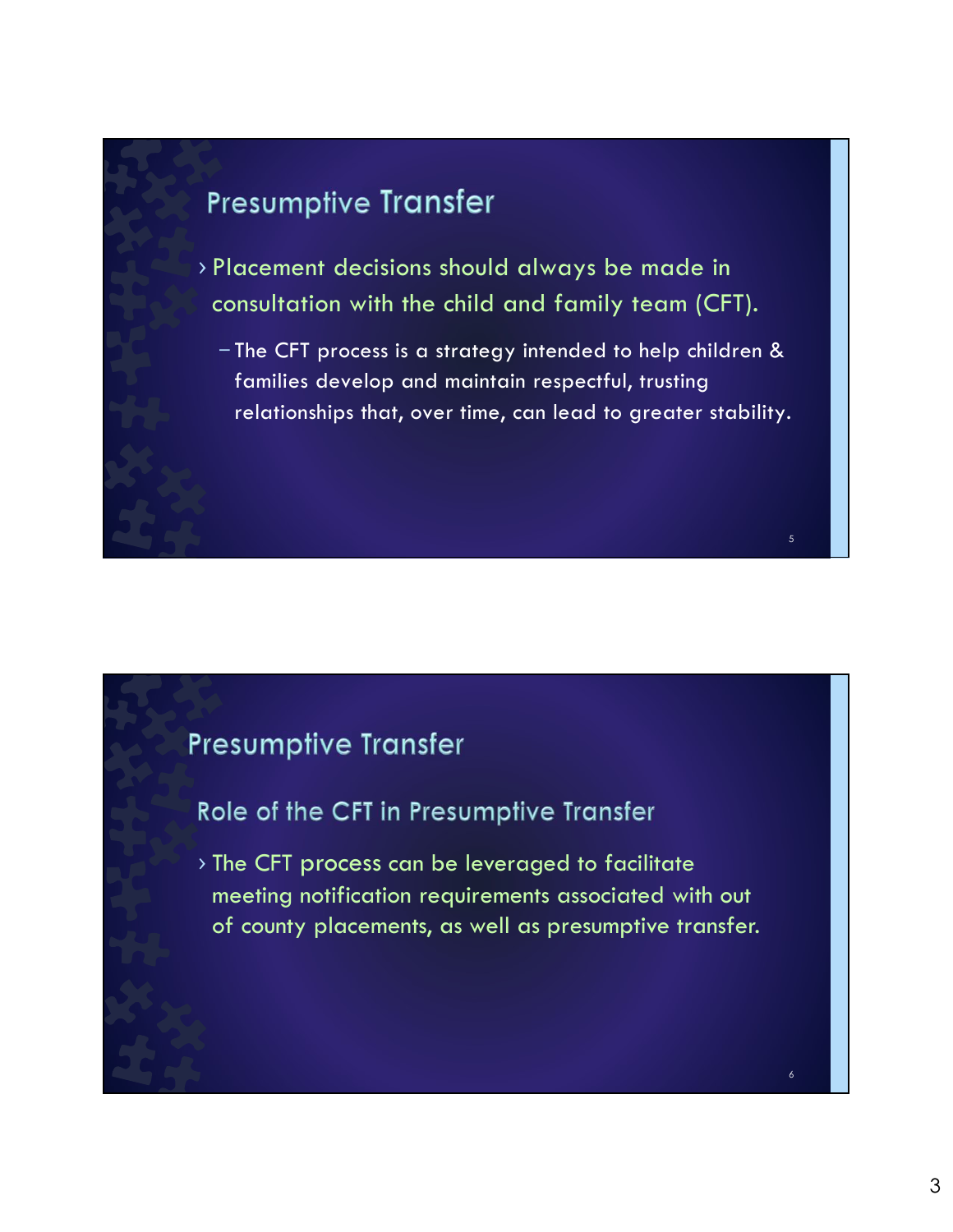## Role of the CFT in Presumptive Transfer

- › Placing agencies should convene a CFT meeting to discuss:
	- out of county placement and presumptive transfer;
	- questions & concerns about possible changes to existing services and service provider;
	- the exceptions necessary to waive presumptive transfer, including information on how to request a waiver.

## **Presumptive Transfer**

Role of the CFT in Presumptive Transfer

- › The CFT process should be seen as the primary venue for addressing questions and concerns, coordinating care, and focusing on solutions.
	- Provide written notices during CFT meeting, when they can be explained and discussed face-to-face.
	- Any legal party who is not present or who is not a member of the CFT must receive notification and any required forms within established timeframes.

8

7 and 10 and 10 and 10 and 10 and 10 and 10 and 10 and 10 and 10 and 10 and 10 and 10 and 10 and 10 and 10 and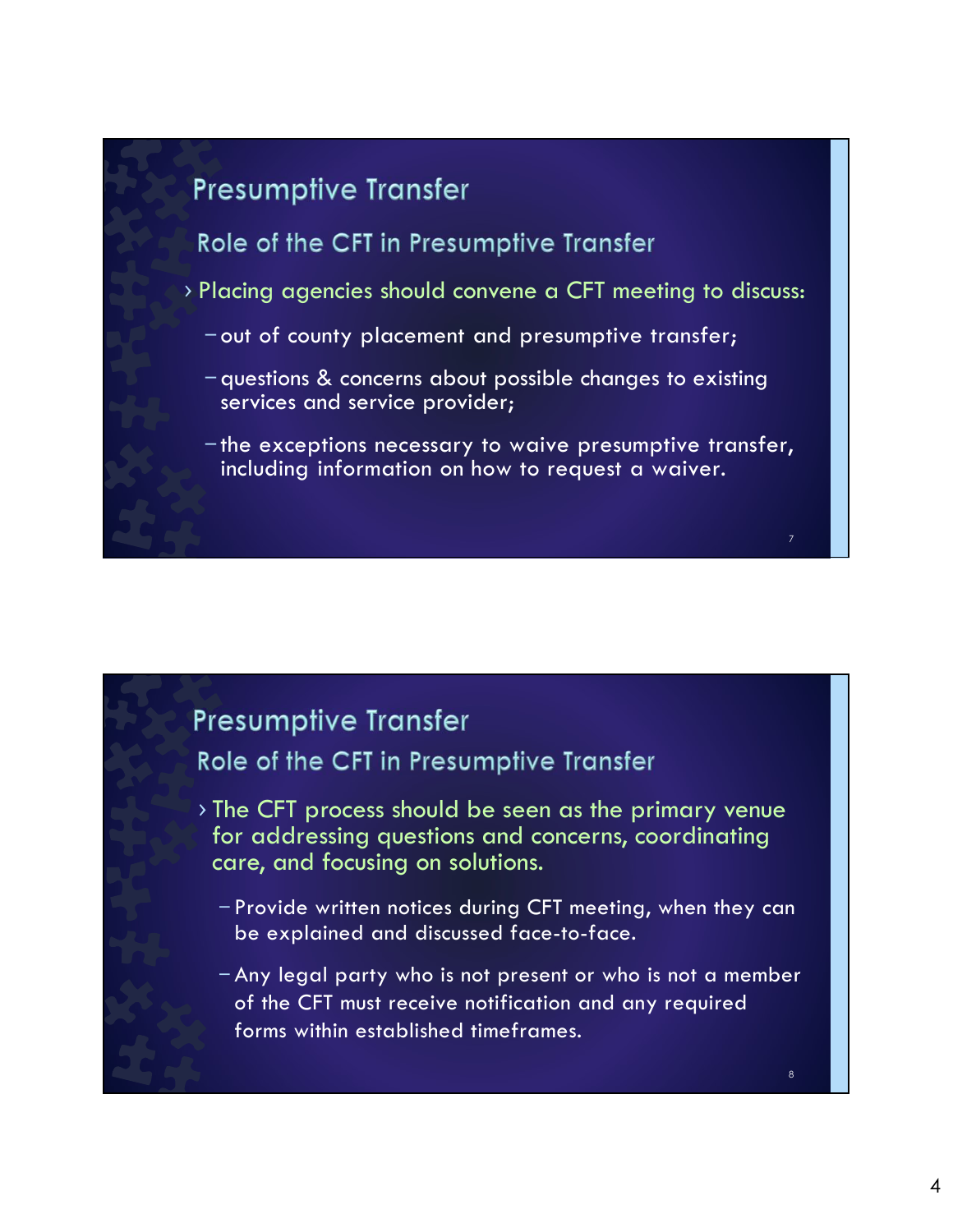



- $\rightarrow$  MHPs are required to provided or arrange and pay for SMHS for foster youth who reside in their county, unless an exception exists and a waiver is granted.
- $\rightarrow$  Under the conditions of a Waiver, the MHP in the county of jurisdiction must be able to demonstrate they can enter into a contract with a SMHS provider in order to ensure SMHS can be provided to the foster youth placed out of county
- $\rightarrow$  The MHP in the county of residence are to be notified of youth placed in their county who have been assessed and require SMHS, have been screened and need to be assessed of SMHS, and have not been screened or assessed but a determination is made by a guardian, family member or provider that the child should be assessed for SMHS.
- $\rightarrow$  The MHP in the county of residence shall accept the county of jurisdiction's assessment and may conduct a additional assessment if needed.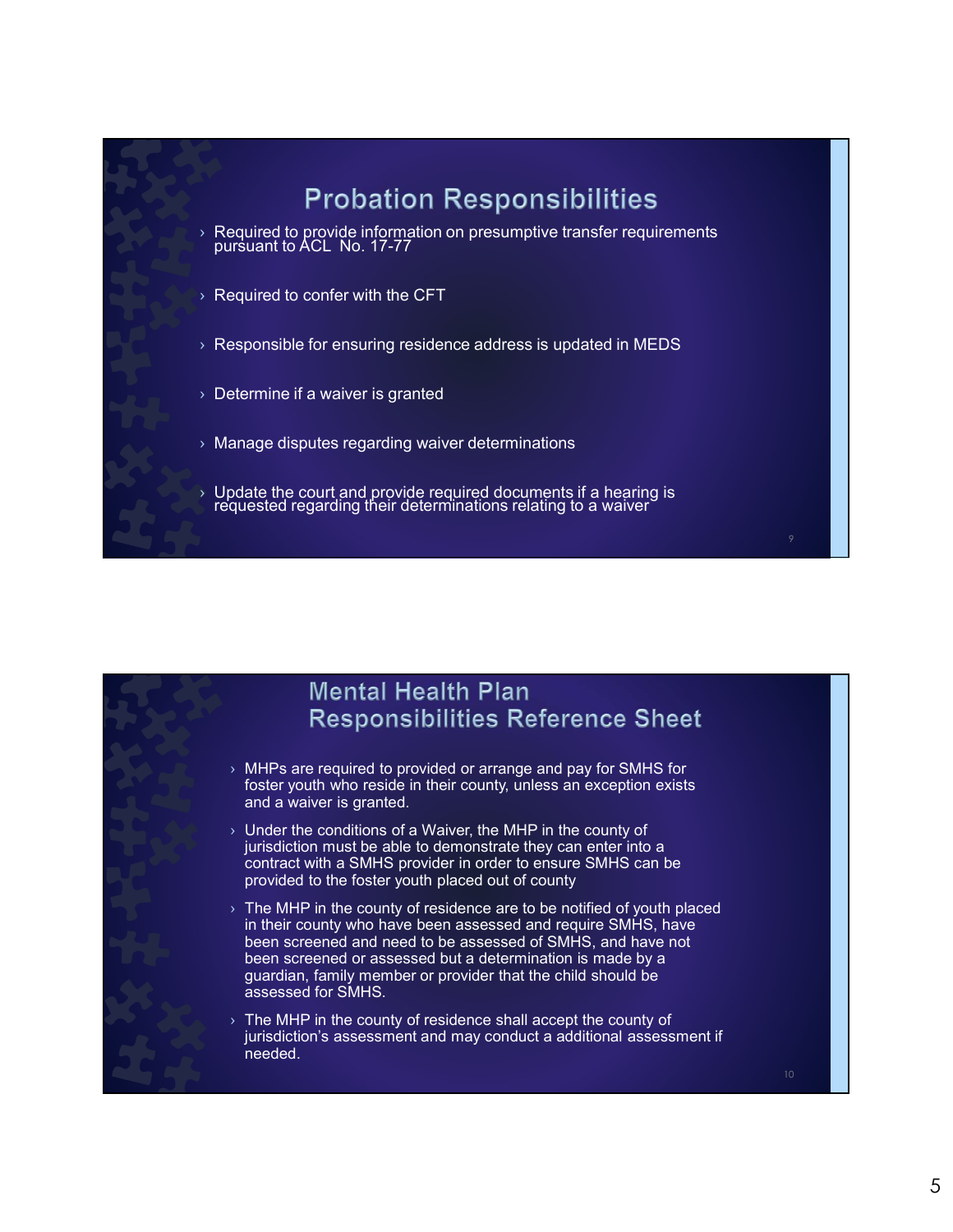## **Presumptive Transfer-Youth Receiving Specialty Mental Health Services (SMHS)**

› When placement will be in another county:

–Placing agencies are required to provide written notice to parents, the child or youth (age 10 and older), and the child or youth's attorney at least 14 days prior to the placement date {WIC 361.2(h)}

## **Presumptive Transfer Placement in Another County (Continued)**

When a child or youth will be placed in another county

- Placing agencies are also responsible to inform the child or youth, the child's attorney, the person responsible for making mental health care decisions on behalf of the child or youth, and CFT coordinator:
	- › Presumptive transfer conditions and requirements
	- › Description of exceptions necessary to waive presumptive transfer
	- › Right to request a waiver
		- Including how to access forms and the process to submit formal request to waive presumptive transfer

12

11 and **11** and 11 and 12 and 12 and 12 and 12 and 12 and 12 and 12 and 12 and 12 and 12 and 12 and 12 and 12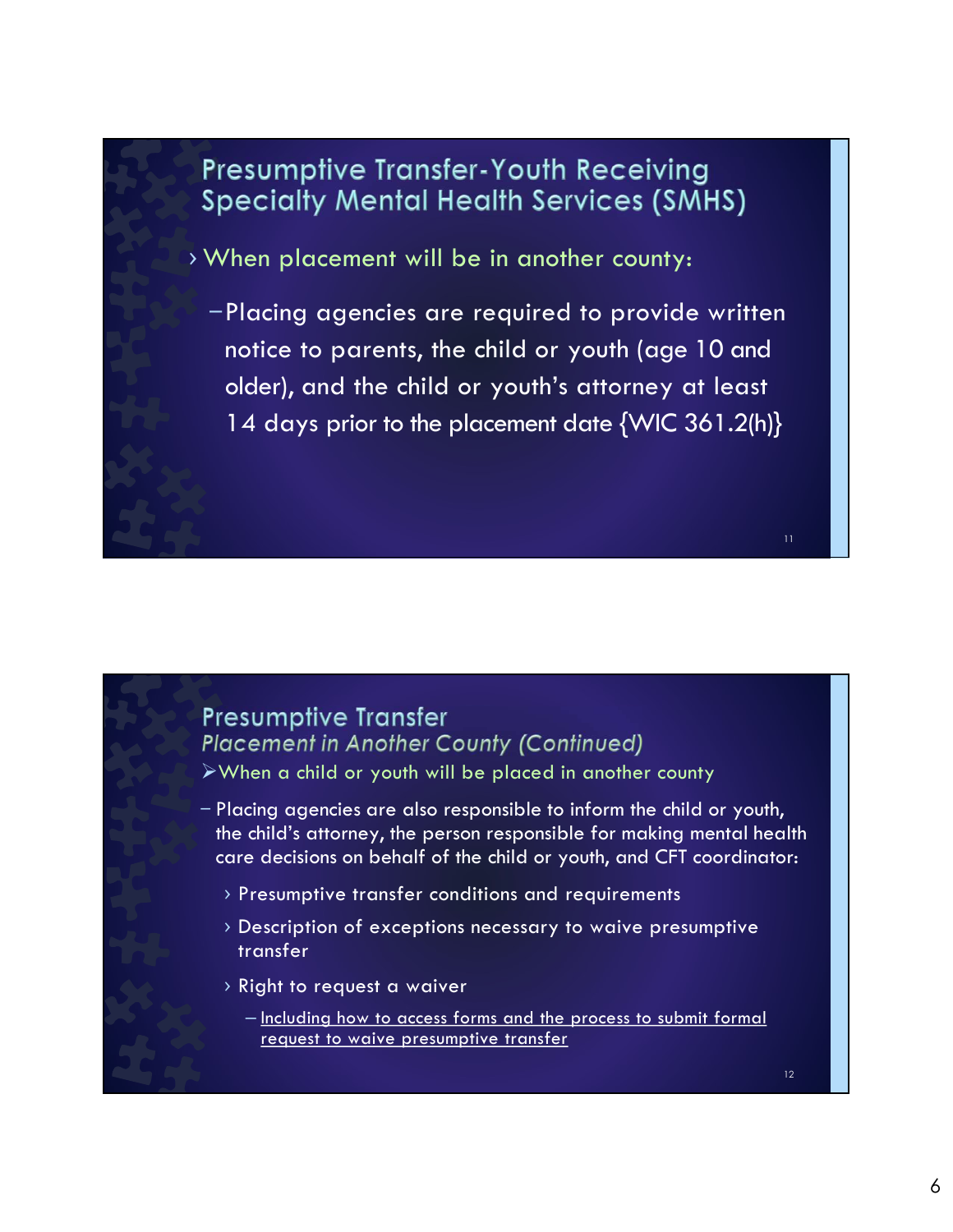#### › Probation's Role.

- Probation is responsible for providing notice regarding presumptive transfer for children and youth who are placed in another county.
- The MHP in the receiving county should be made aware that the child or youth is living in their county and is part of their caseload. In other words, the responsibility for the provision, arrangement, and payment of SMHS for that child has transferred to the receiving county.
- The receiving county MHP becomes responsible for providing needed SMHS for the child or youth placed in their county.

### Presumptive Transfer-For Youth Not Receiving SMHS

- Since the youth hasn't been determined to need SMHS, what other materials, such as reports, consents to treat, or authorizations to release information need to be sent to the receiving county?
- The informing notice that Probation sends to receiving county should indicate that the child or youth does not currently need SMHS.
- While Probation is required to send a notice of presumptive transfer, it is equally important to provide the receiving county with the consent to treat, relevant court orders, and reports as available to facilitate timely SMHS if later they should be needed.

14

 $13 \qquad \qquad \blacksquare$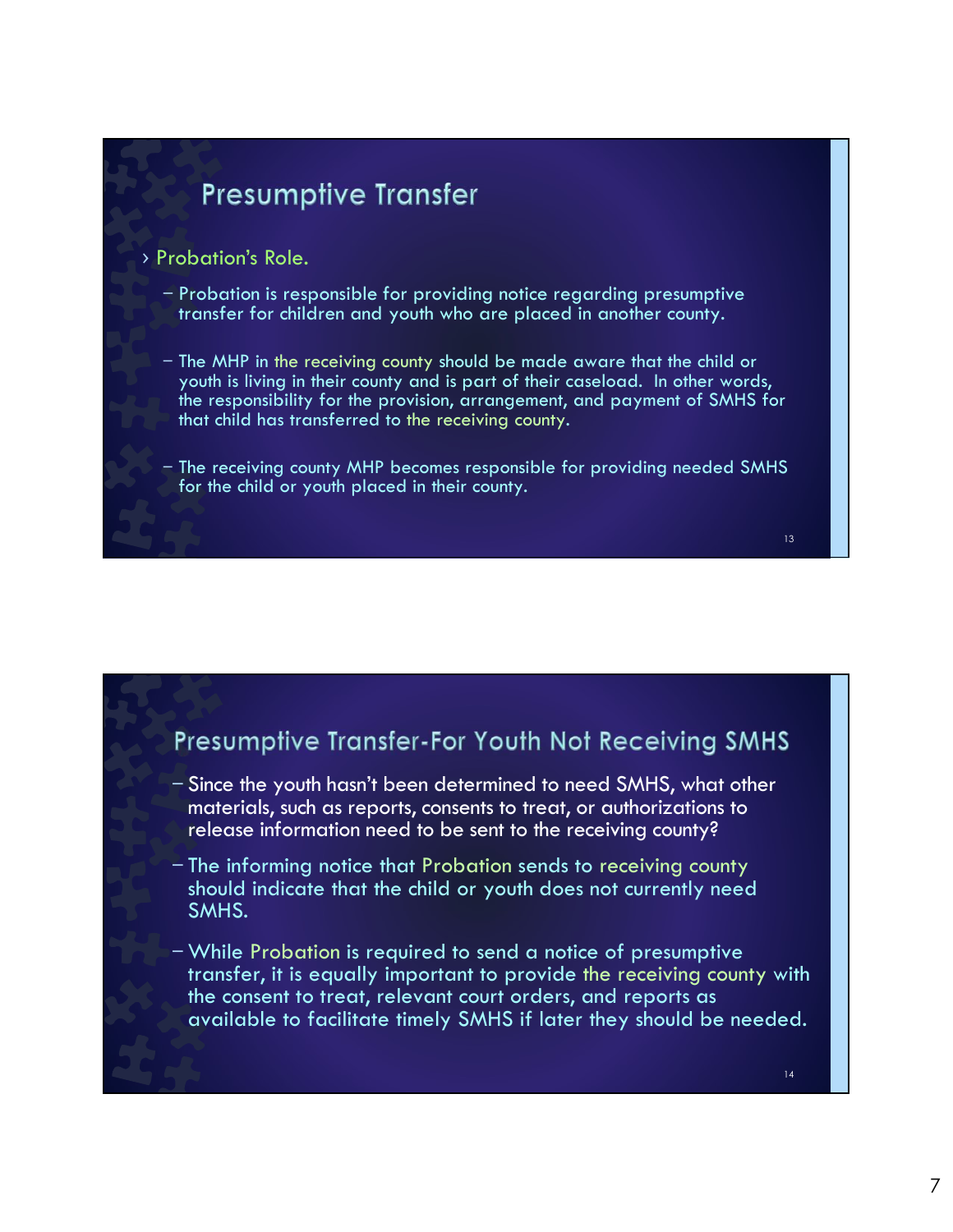

- › If the CFT determines that the out of county placement and presumptive transfer serve the best interests of the child or youth, the placing agency worker will take the following steps:
	- Ensure the child or youth's address is updated in MEDS
	- Provide notice to Mental Health Plan in county of residence
	- Update child or youth's case file to reflect CFT's decision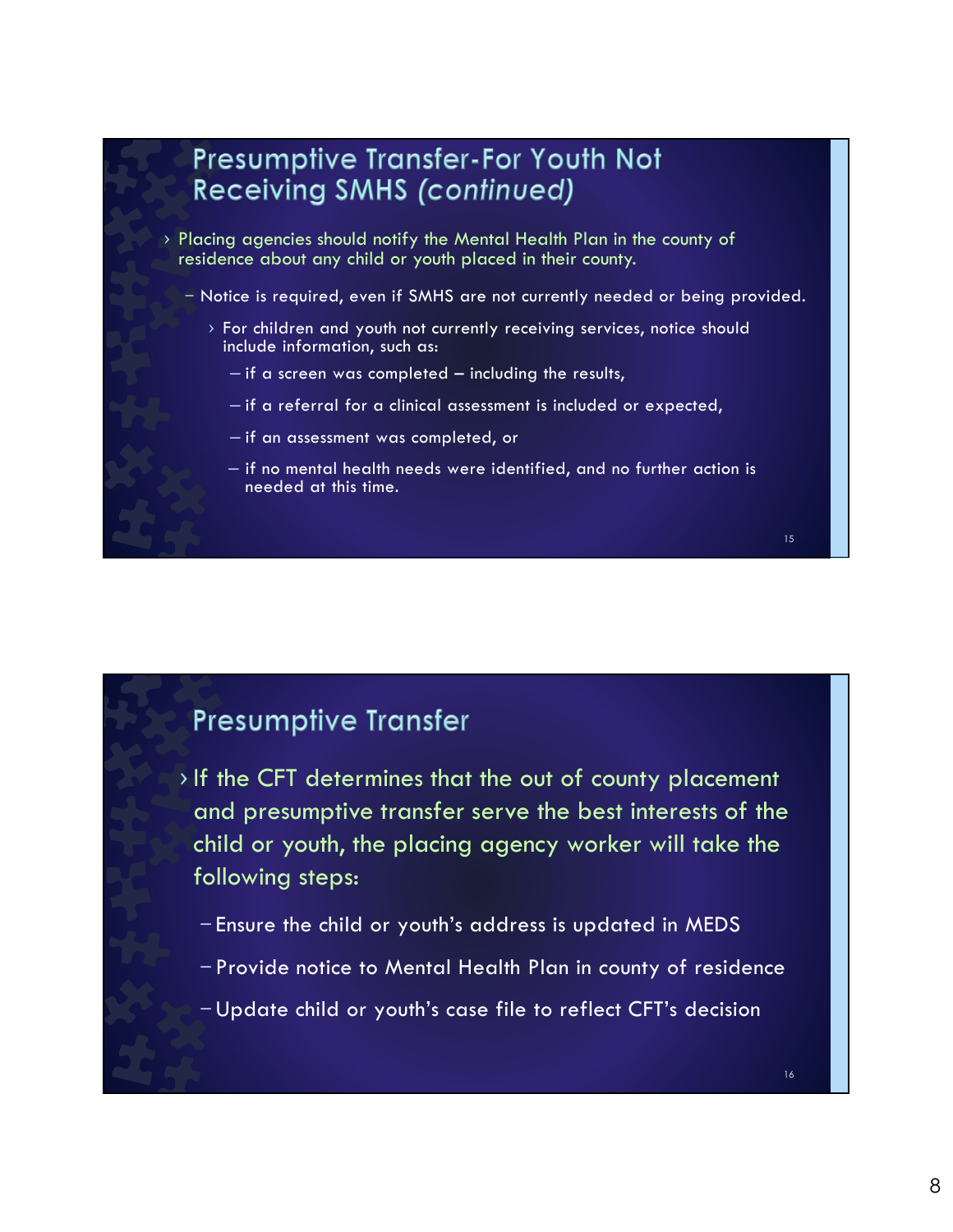## **Presumptive Transfer Notice**

Notice sent to MHPs in county of residence must include:

- Name and contact information of Probation Officer
- Youth's identifying information
- Anticipated date of placement
- Name and contact information of individuals who can sign:
	- › authorization for release of information form
	- › consent to treat forms
- Most recent signed consent to treat and consent for medication forms \*
- Completed JV 220 form
- Current mental health records, including most recent mental health assessment

\* To ensure access to care is not delayed, consent forms and court orders provided by the case carrying worker should be accepted by the county of residence and other SMHS providers

#### 17 and the contract of the contract of the contract of the contract of the contract of the contract of the con

## **Presumptive Transfer-Waiver**

› If a request to waive presumptive transfer is made, – At least one of the exceptions below must exist:

- 1) The transfer would disrupt continuity of care, or would delay the child or youth's access to services;
- 2) The transfer would interfere with family reunification efforts documented in the child or youth's individual case plan;
- 3) The child or youth's placement outside of the county of jurisdiction is expected to last less than six months; or
- 4) The child or youth's residence is within 30 minutes of travel time to his or her established SMHS provider in the county of jurisdiction.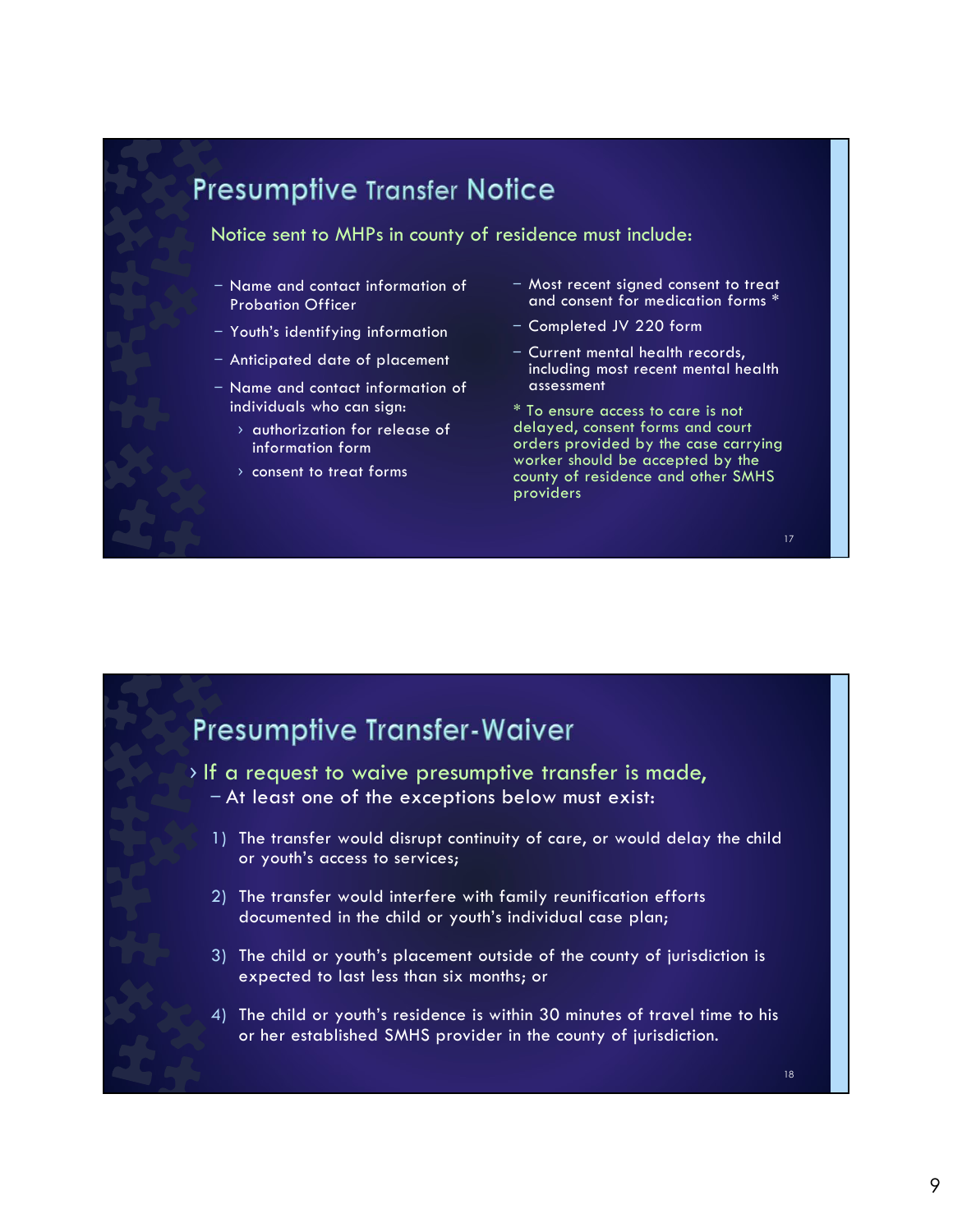

## Presumptive Transfer-Waiver

- › If the CFT determined that a waiver of presumptive transfer will be requested, the probation officer:
	- Ensures that all required legal parties receive notice that a request to waive presumptive transfer was made.
	- Determines that at least one of the required exceptions to presumptive transfer applies.
	- Consults with the CFT about the request to waive presumptive transfer.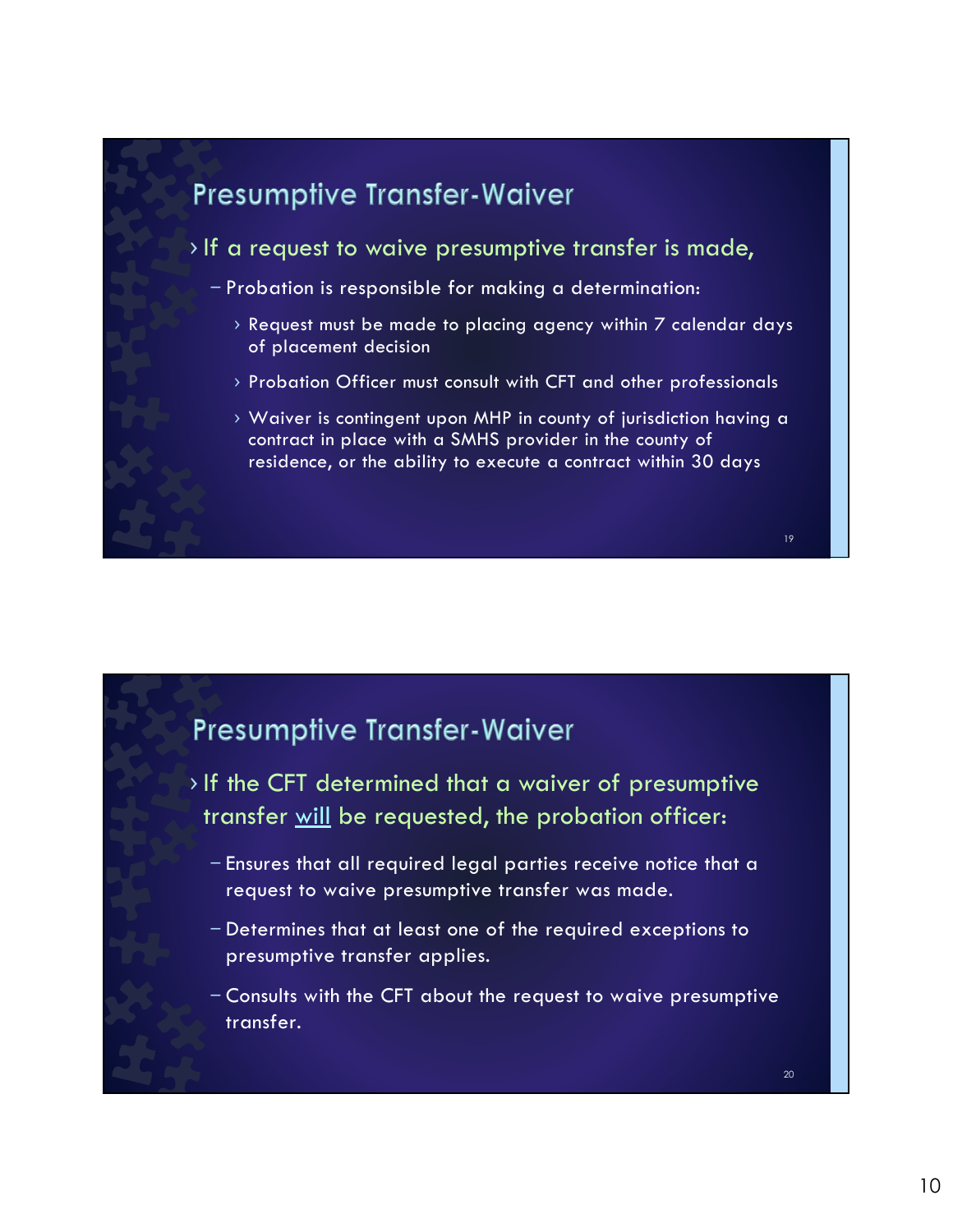## Presumptive Transfer Points of Contact:

www.cdss.ca.gov/County-Offices



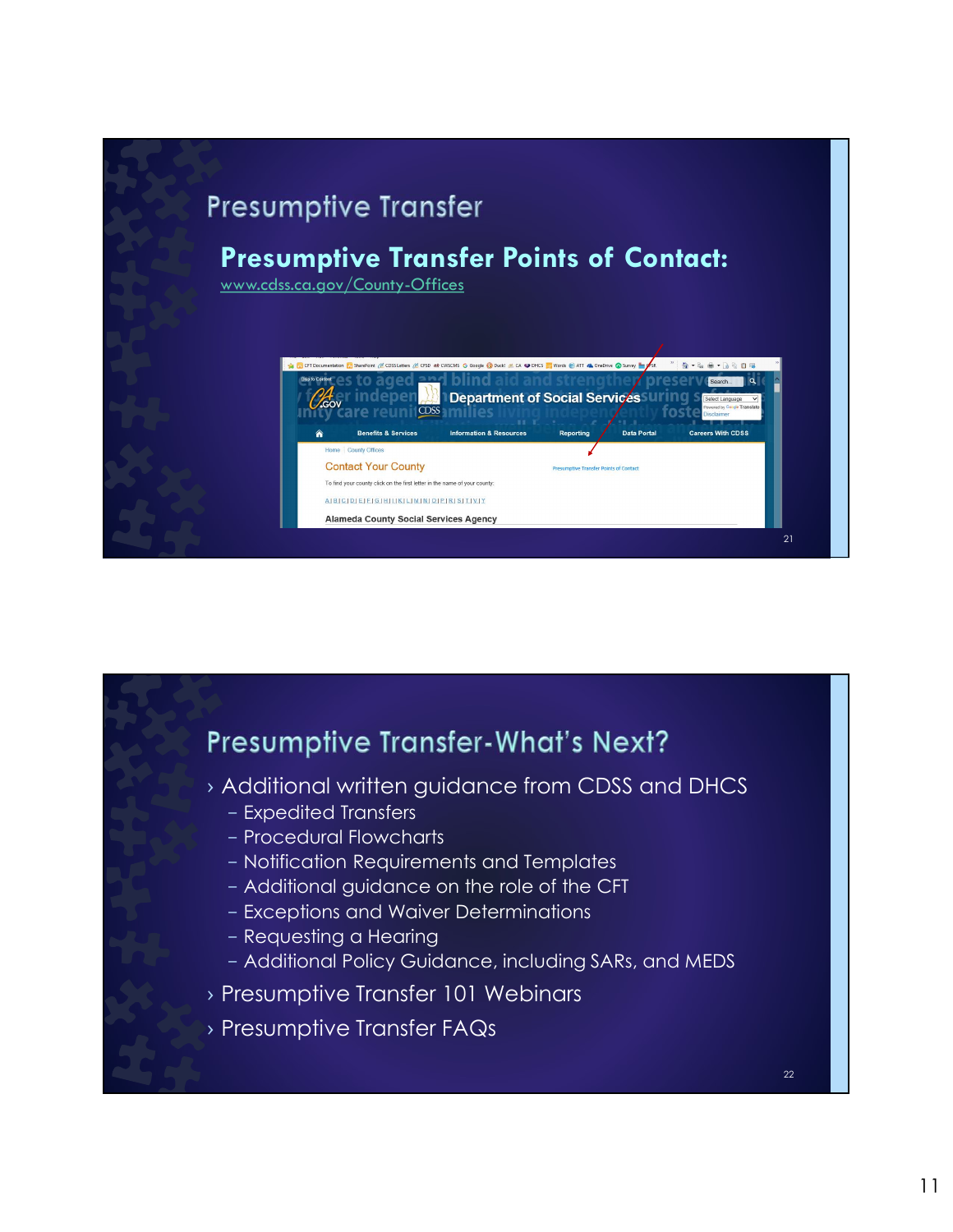# **Presumptive Transfer** Questions? 23 and the contract of the contract of the contract of the contract of the contract of the contract of the contract of the contract of the contract of the contract of the contract of the contract of the contract of the con

## **Presumptive Transfer**

For further information and assistance, please contact:

CA Dept of Social Services Children & Family Services Division Integrated Services Unit 916/651-6600 CWSCoordination@dss.ca.gov

Dept of Health Care Services Mental Health Services Division County Support Liaisons Current county assignments are available at internet address below:

www.dhcs.ca.gov/services/MHP/Pages/CountySupportUnit.aspx